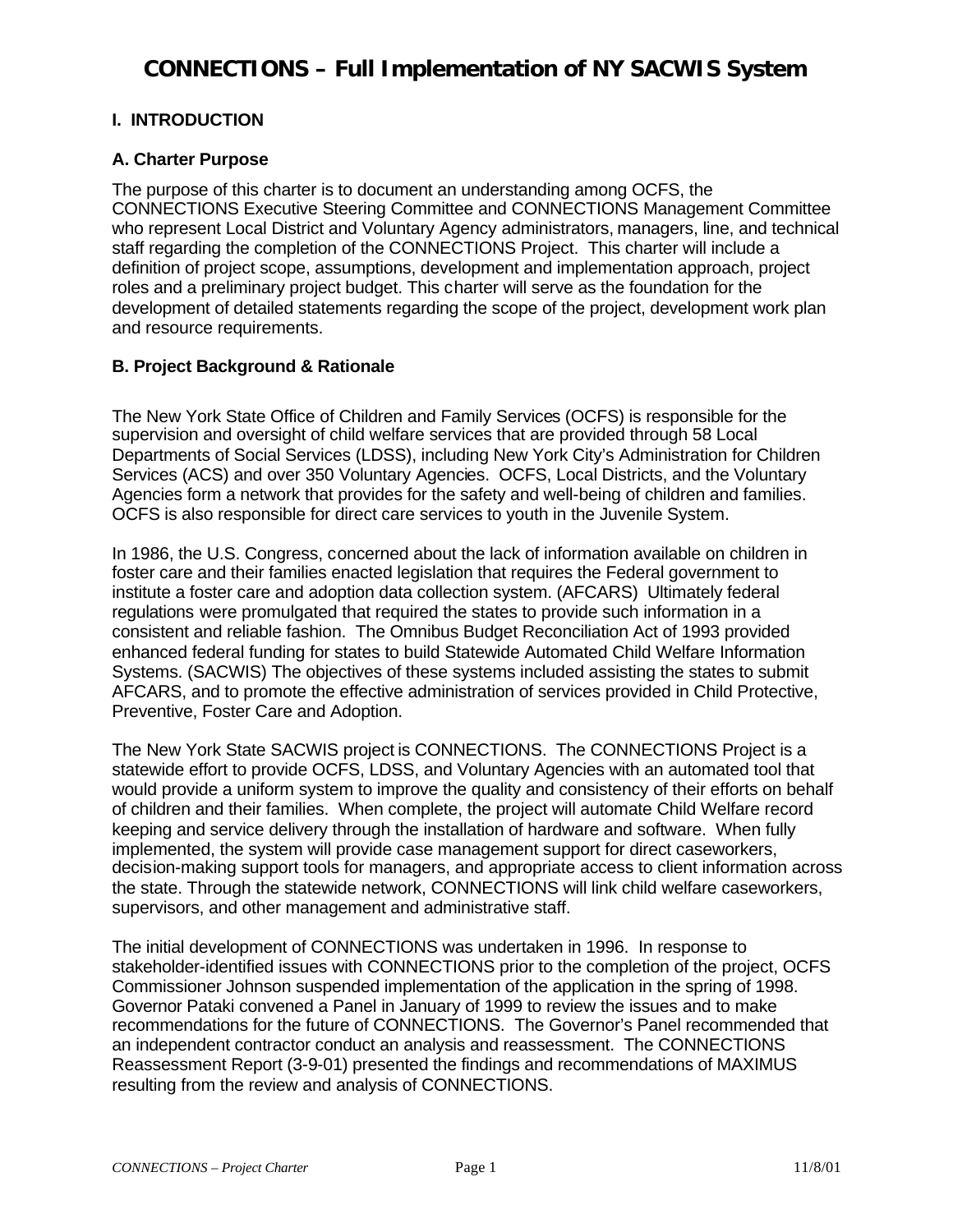Although it was determined that CONNECTIONS did not meet a significant number of users needs nor did it meet all SACWIS requirements, Maximus found that the State could leverage the investments that have been made in the design, development, and modifications to CONNECTIONS to build a more responsive SACWIS system for New York State. Based upon these findings, the report recommended that the State move forward with the development of critically needed family focused Case Management and Financial Management functionality using new application architecture.

### **II. PROJECT SCOPE**

The current New York State SACWIS System, known as CONNECTIONS is in production statewide and includes the following components:

- Child Protective Services (CPS) Intake
- Child Protective Services (CPS) Investigation
- Resource Directory & Foster Adoptive Home Development (FAD)

The completion of the CONNECTIONS includes three main components:

- Child Welfare Case Management Functionality
- Child Welfare Financial Management
- Management Information and SACWIS Reporting

#### **A. Target Population**

The system developed under this charter will apply to children of New York State who are in need of Child Protective Services, Preventive Services, Foster Care and/or Adoption Services. Most families will enter the system through a report to the State Central Register. Additionally, families who enter the system through voluntary services or placement will be included. Data related to OCFS direct care youth would additionally be supported in order to support Federal AFCARS reporting.

#### **B. New Functionality:**

#### **Child Welfare Case Management (Phase I)**

The new system will enable the structured entry and tracking of data to support decision-making at the individual and case level. The system changes are being made to promote the dual goals of safety and permanency for all children. It will also provide aggregate case management information for agency management and monitoring of these goals.

The Case Management Phase will define security functionality for the system and provide for the creation of a child welfare Family Services Stage in CONNECTIONS. It will allow for the cases currently in CONNECTIONS CPS production (cases that entered the system through SCR Intake and progressed through CPS Investigation) to be completed as Child Welfare Family Services Stages. It will also provide Family Services Intake for families requesting voluntary services, including the determination of programmatic eligibility for Preventive Services. This phase will also provide a comprehensive electronic case record for Child Welfare cases, which will include all assessment and service planning activity currently encompassed in the Uniform Case Record (UCR). To maintain consistency, the Family Services Case Record will be modeled after the previously developed multi-tabbed format of the Child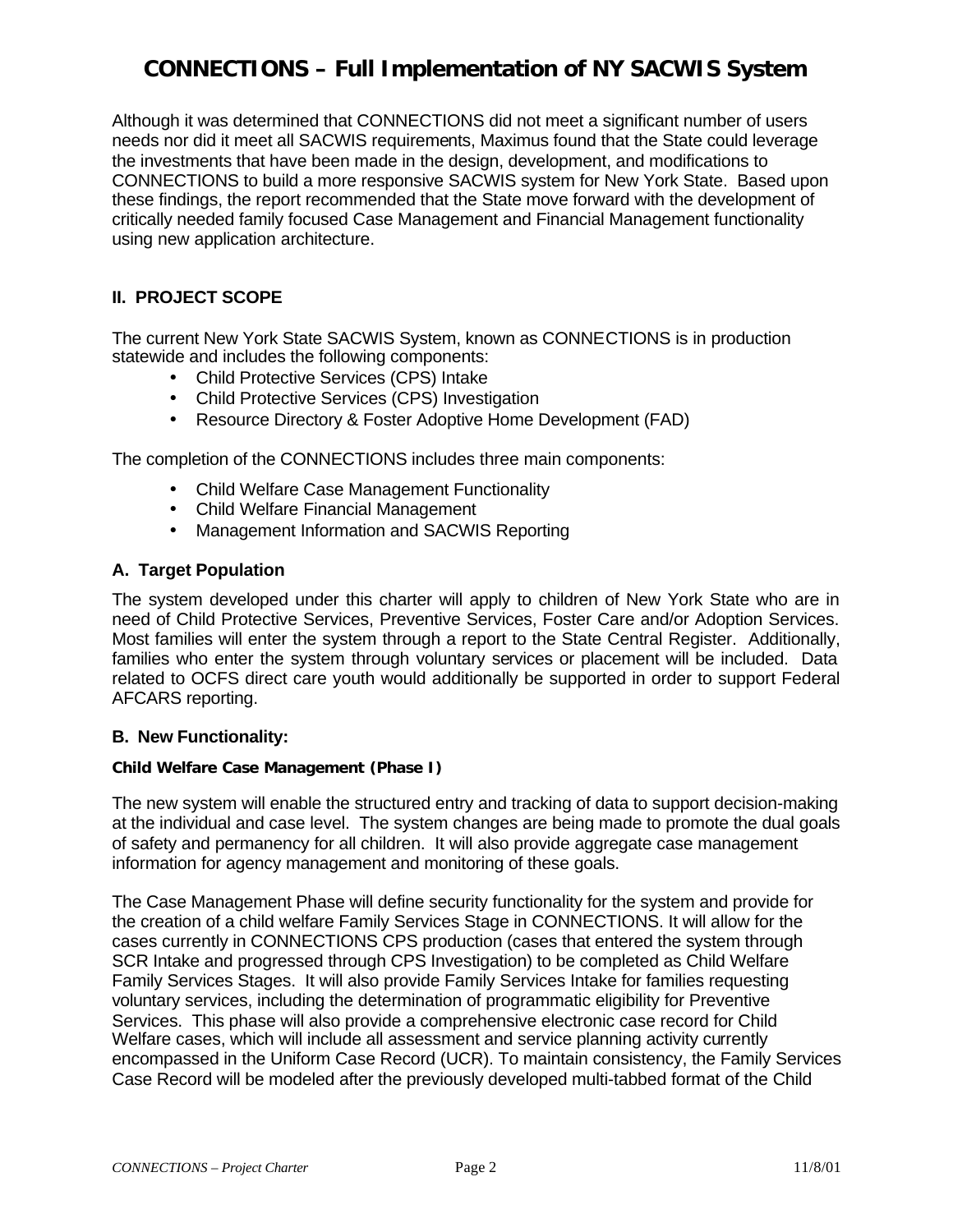Protective Record Summary (CPRS) and Foster Adoptive Home Development (FAD) Record Summary. It will allow easy direct entry of information into the Services Record Summary.

The major Child Welfare Case Management components are as follows.

### • **Family Services Intake**

The Family Services Intake process must record and track requests for services outside of the CPS track, including requests for information and referrals. Capacity is needed to record the requestor/referral source, enter basic demographic information, access Person search functionality, record the presenting issue in a narrative format, and record the decision to open for services, complete a pre-service evaluation, or close the intake. If a case is not opened, the system must capture the reason for this.

The Family Services Intake process must support the determination of programmatic eligibility for Mandated Preventive Services and provide for a multiple level (local district and voluntary agency) approval process for determinations. It is also necessary to retain a proper audit trail of information after determining programmatic ineligibility. The Family Services Intake must also allow for optional recording and tracking of Information and Referral Requests and provide access to the Resource Directory**.**

The system should produce an Application for Services with pre-filled information from the Family Services Intake and provide for the date the Services Application is signed by the family to be recorded in the system. This date is the Case Initiation Date driving regulatory timelines for prescribed service activities. The system must also a record of whether the Application for Services was accepted, withdrawn or denied, and support a supervisory approval of the Family Services Intake.

### • **Creation of Family Services Stage**

The Family Services Stage process must support the capacity to record and document the provision of any child welfare service that is made available to any child or family coming into the system for which Uniform Case Records (UCRs) are required. The Family Services Stage is the shell that holds all of the case assessment, service planning and fiscal activities. This includes maintaining information concerning programmatic eligibility, and the documentation of progress notes and contacts.

### • **Uniform Case Record**

The system must support the workers need to assess and plan with families continuously over the life of a case, making modifications as appropriate to changing circumstances, evolving needs, and lessons learned from past approaches. A multitabbed approach will be used for recording of discrete components of the UCR. Workers must be able to work on components in any sequence and to update individual components as needed until supervisory approval. They should be able to see separate components concurrently on screen. (For example, they should be able to view assessment information while completing the services plan). All relevant components must be completed before bundling and sending a services plan for supervisory approval as required by law/regulation at specified points in a case. The system must provide for a multiple level approval process. Components must be printable separately and as a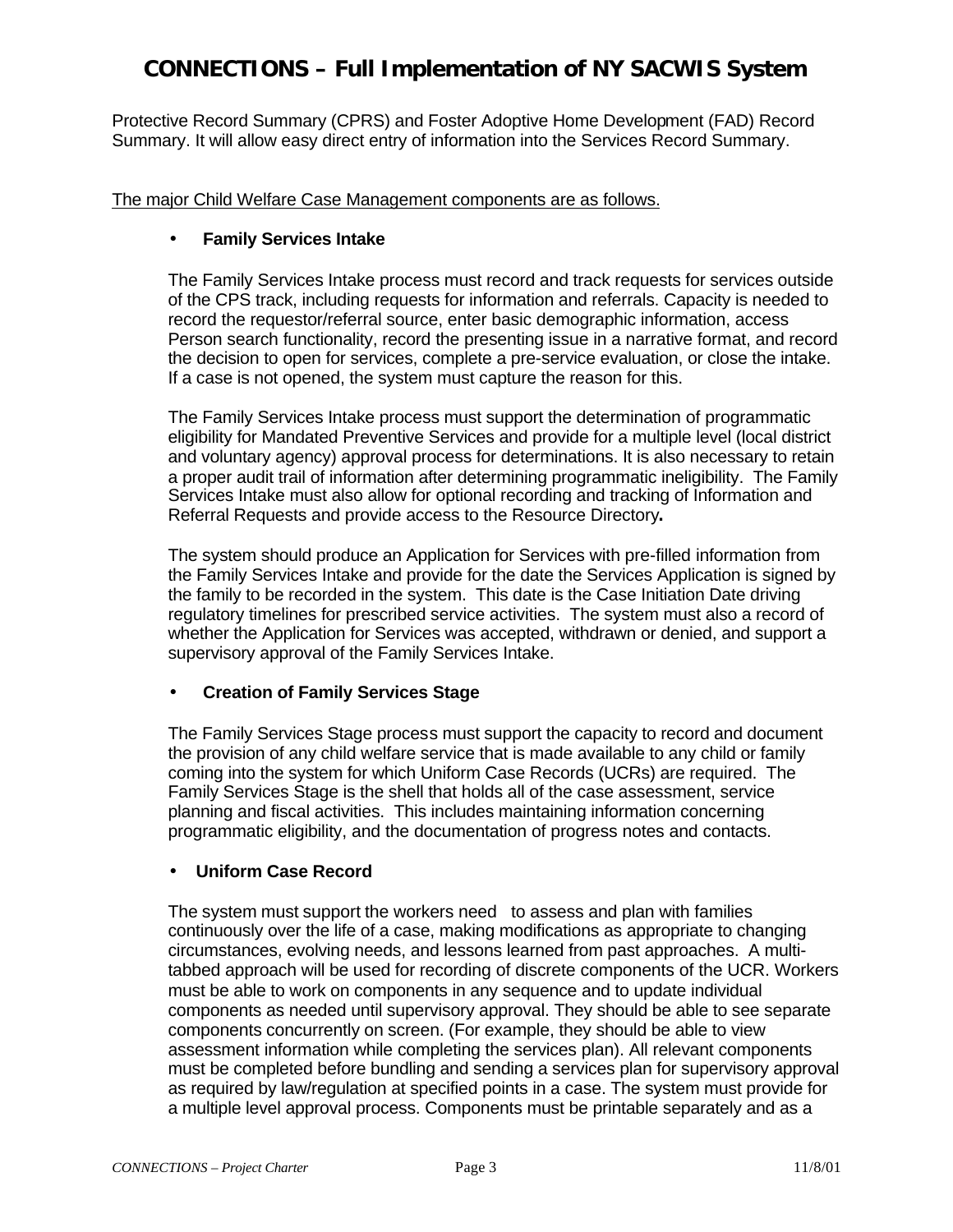formatted complete UCR, which can be read and signed by the family. The system must provide workers with the appropriate UCR components to be completed as determined by the type of case and the prescribed OCFS timetable. The system must alert workers to coming due and overdue UCRs.

UCR functionality is as follows:

#### • **Assessment**

Workers will complete a Family Assessment. The system will provide all necessary components for a comprehensive assessment. Analysis to date has identified the following components: Family Update, Safety Assessment, Risk Assessment (CPS Cases Only), Current Family Functioning, and Family Analysis.

#### • **Services Plan**

The system must record the narrative Services Plan that describes the actions planned to meet the most important needs of the family so that the Permanency Planning Goal (PPG) can be achieved.

The system must support workers in the development of service plans in conjunction with the family that address the needs/concerns/risks identified in the Risk and Family Assessments, pursue family and caseworker identified goals, and utilize, support and supplement family strengths and resources in the planned activities to achieve outcomes appropriate to the PPG.

### • **Placement Issues**

Although Placement will not be implemented until Phase II, the system must support recording of placement issues in phase I so that foster care workers can use the Family Case in CONNECTIONS to document placement issues in UCRs. These placement issues will be grouped under a separate tab.

### • **Progress Notes / Casework Contacts**

Progress notes are an ongoing narrative log of all the activities, meetings and general information about a child or family to whom services are being provided. Notes are entered throughout the life of a report or case. The system must support the users need to record and maintain progress notes on a daily basis in a uniform, easy to use manner.

#### **Child Welfare Case & Financial Management (Phase II)**

The new system will support the authorization, payment and claiming of child welfare services as well as providing aggregate financial management information for Office of Children and Family Services management and monitoring.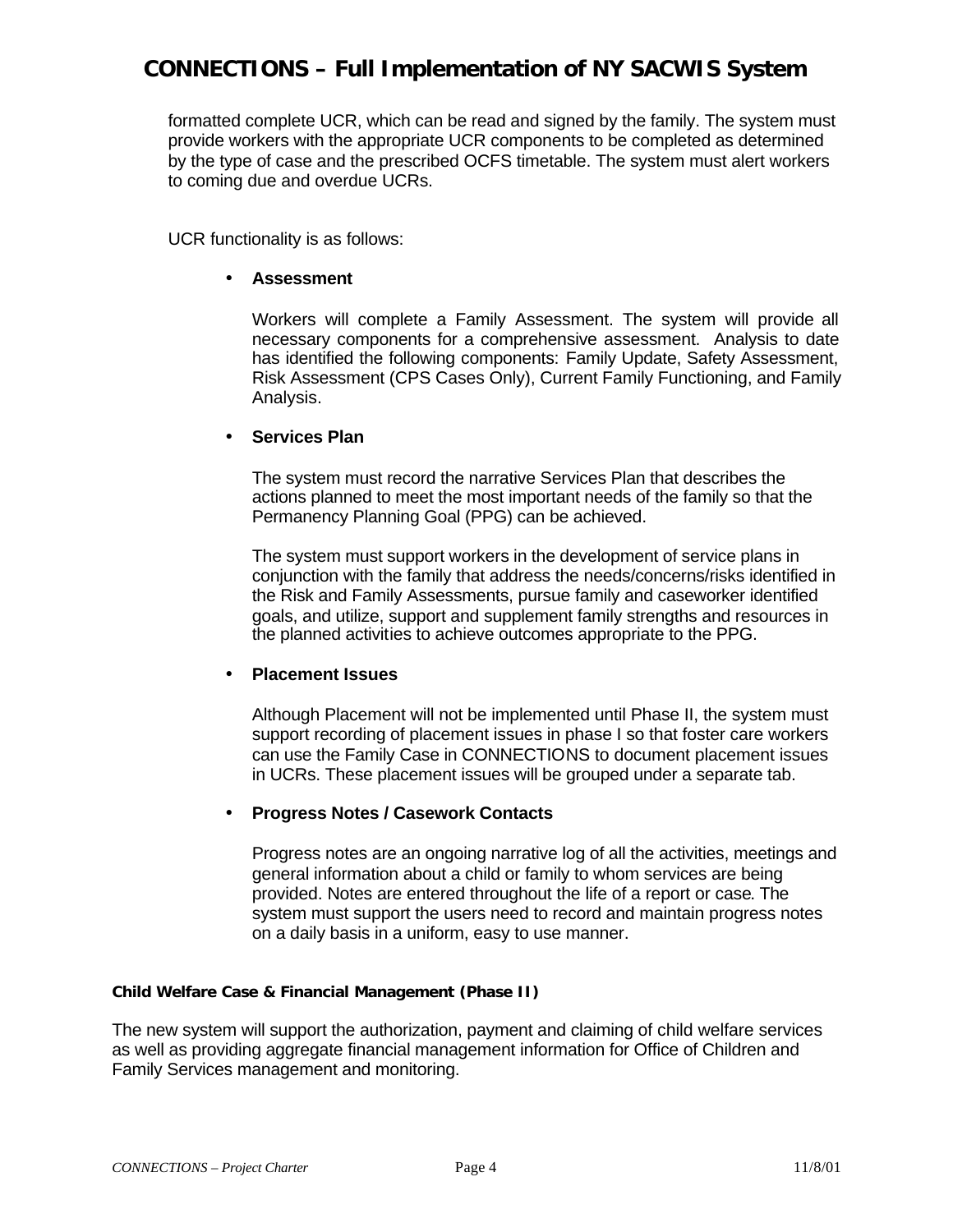### • **Foster Care Placement**

The system must allow for the recording of all required information related to the placement and movement of a child in a foster or adoptive home. Search capabilities must the capability to locate a resource and program that will best meet the needs of the child. All demographic data, medical data and information concerning legal authority for the placement that is required for AFCARS reporting must be captured by the system. The level of difficulty (LOD), any modifiers to the LOD and any emergency situations must be supported by the system in order to identify proper payment levels. All legal activities related to permanency need to be supported by the system. If the child is moved to another foster home or congregate care facility, the system must track all movements of the child including absences. Additionally, the system must maintain an historical record of when and where the child was in foster care. The system must be able to record a surrender agreement and record all adoption milestones. Registration for adoption photo listing must also be supported.

### • **Services Authorization**

The services authorization process begins with the caseworker identifying that a client has a need for a particular purchased service or needs to receive particular goods. Examples of services authorized are counseling, housekeeping, and camp fees. The caseworker could be from a voluntary agency or from a local district. The system must support the entry of services to the system through a services authorization referral. Detailed information concerning where the service will be purchased, the schedule for service and the amount of services authorized must also be supported. This detailed information would translate the needs identified in the referral process into the codes and data elements that would be forwarded to the payment system. In some locations, the local district caseworker would enter the detailed information. However, in the majority of districts, support staff that would not necessarily have a role in the case would enter the detailed data. For on-going foster care placement, recurring clothing, and on-going adoption subsidy payments, no authorization processing should be required. The authorization records required by the payment system should be created as a by-product of the foster care placement and adoption dialogs.

### • **Adoption Subsidy**

The adoption subsidy process begins with a review to determine if the child is eligible for an adoption subsidy. To derive the proper payment amount, the level of difficulty and any rate modifiers must be recorded. There also must be an interface to the New York State Adoption Services. Once an adoption is finalized, and if an adoption subsidy payment is established, the information must be passed to Benefit Issuance and Control System (BICS) for payment generation.

### • **Eligibility**

To meet SACWIS requirements, the system must not just record financial eligibility, as is performed in the current system, but must allow for the actual determination of financial eligibility. Based upon previously entered data and additional information entered, the system must determine the eligibility of a foster care child for IV-E, TANF-EAF, TANF-200% of poverty and Medical Assistance. For in-home preventive cases, the system must determine eligibility for TANF-EAF and TANF-200% of poverty. Once the eligibility of the child or family is determined, it should be forwarded to the payment system. As payments are generated for that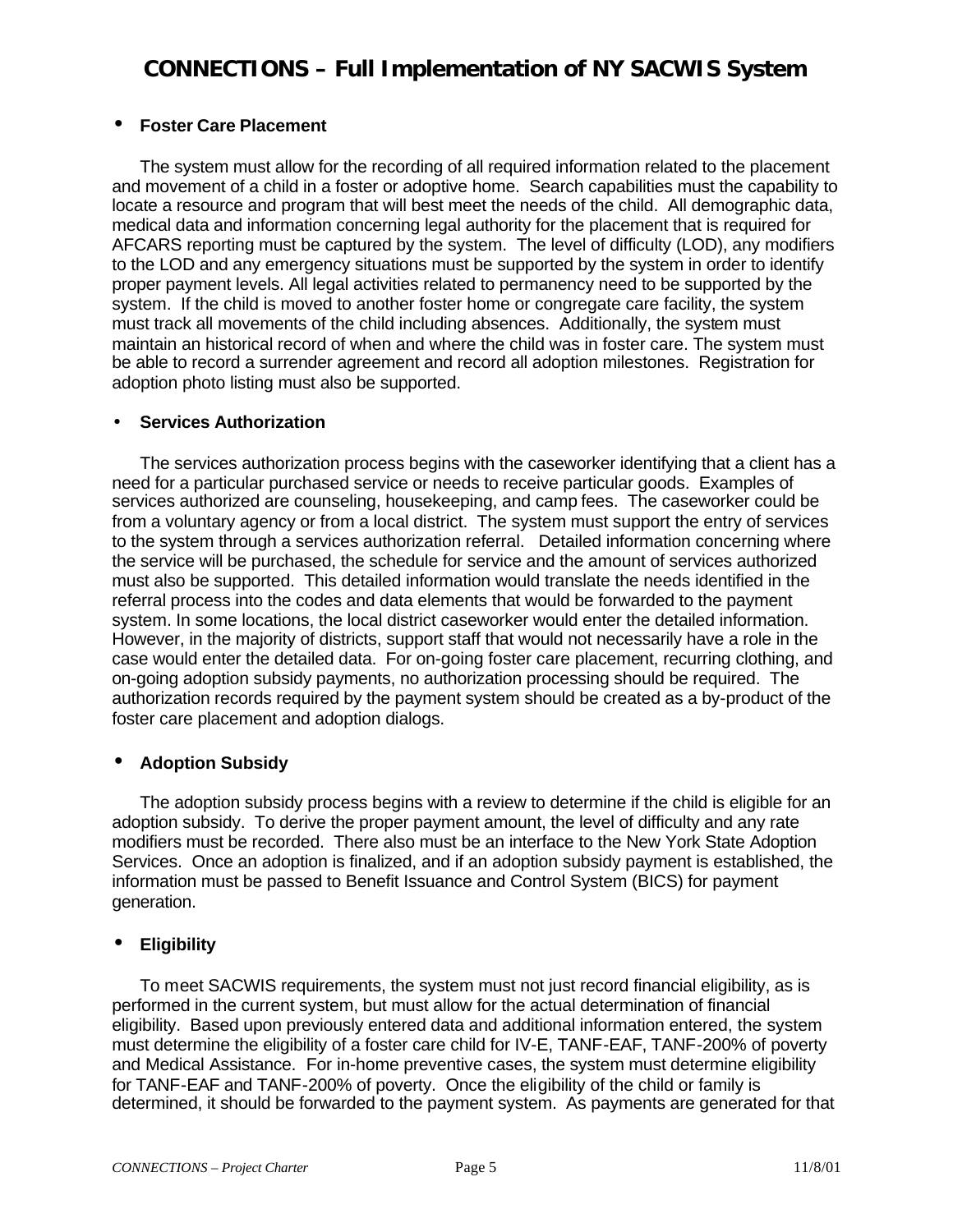child or family, the payment system must use the eligibility data received to derive the most beneficial claiming situation for each expenditure.

### • **Rate Table Entry for Voluntary Agencies (legacy system change)**

The current legacy financial management system (BICS) provides rate table entry and rate table processing for direct foster care and adoption subsidies, but does not provide the same functionality for voluntary agency payments. The ability to enter payment rates for all programs, for all voluntary agencies must be developed. The system must support the entry of contract, as well as Maximum State Aid Rates (MSAR). Contract rates will be entered by the local districts and will identify the amount that will be paid. The MSAR will be entered by State staff and will determine the maximum amount that local districts will receive in State and Federal reimbursement. Rates must be entered for all program areas for all voluntary agencies that will receive foster care payments. In addition, there must be the ability to enter multiple occurrences of the same program type for a particular resource. Rates are required to be entered for foster care room & board payments.

### • **Rate Processing in Voucher Processing (legacy system change)**

During voucher processing for rate-based payments, the system must access the contracted rates that were entered through the new rates setting functionality and automatically derive the payment amount based on an analysis of the rates and the days in care. The vendor's rates for the particular program would be accessed along with the authorized service type to determine the amount of payment. After the payment calculation, the system must review the derived amount against the MSAR. The portion over the MSAR must be identified as non-reimbursable.

### • **Monthly Batch and Retroactive Claiming (legacy system change)**

The financial management system must include voluntary agencies in the monthly claiming batch job that determines all special and retroactive claiming. Any foster care homes that are not certified, any child without proper legal authority for placement, and any payment amounts over the MSAR must be identified as non-reimbursable (NR). The system must also retain the reason for the NR situation to allow this information to be displayed on the user requested Non-Reimbursable report. If an emergency situation exists, the system must not allow IV-E claiming but must determine the maximum amount reimbursable from other funding sources. In addition, any retroactive claiming category changes to previously issued expenditures would be identified and reported on a supplemental composite roll used for supplemental claiming. Changes in eligibility must be determined derived from changes to the eligibility module. When a change is made, the information must be passed to BICS and any payments within the changed period must have an adjustment record created. The adjustment record would be reflected on the supplemental composite roll.

### • **Monthly Retroactive Payments (legacy system change)**

Any increase to the payment rates or any change to the placement of the child that would result in additional payment to voluntary agencies must be included in the payment system. These changes could result from changes to the vendor's daily rates as well as changes in the individual child's level of difficulty or a correction in child's date of birth. The system must be enhanced so that a voucher is automatically created based on changes resulting in a change in the amount (more or less) of monies due the voluntary agency.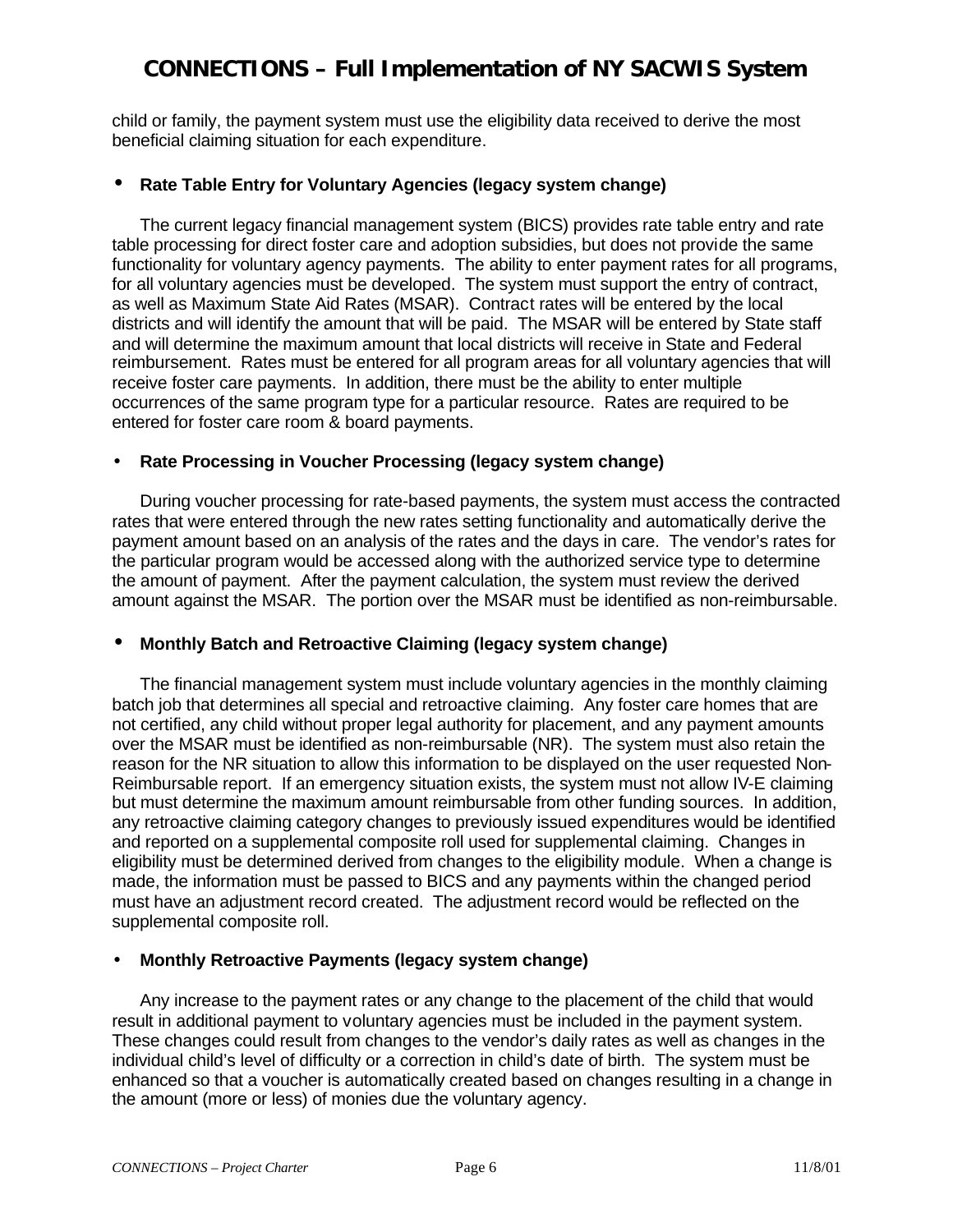#### **Child Welfare SACWIS Compliance (Phase III)**

The new system must support contracts for services and an accounts receivable subsystem as well as bring the CONNECTIONS system into full SACWIS reporting compliance.

### • **Contracts**

In certain preventive services situations, and in some foster care situations, local districts establish a contract with a voluntary agency to perform certain services. Contracts are usually entered for a one-year period, but could be for a shorter or longer period of time. A dollar amount with various cost allocation breakouts must be provided to local districts to allow them to enter the contract. Inquiry against the entered and updated contract data needs to be available to local districts and to the related voluntary agency. Local Districts need the ability to modify the dollar amount within the contracts and also the period of the contract. The contract information will be used by BICS voucher processing to determine that the dollar amount of the each cost allocation breakout is not exceeded. To be clear, the contracts referenced in this module are not for regular room and board provided by voluntary agencies. Room and Board rates are established through the rate setting functionality.

#### • **Accounts Receivable**

To meet SACWIS requirements, the financial management portion of the system must contain an Accounts Receivable component. Accounts Receivable is the tracking of overpayment to providers and, when appropriate, the reduction of future payments based on the debt owed. An Accounts Receivable module must also track trust accounts established for individuals. Monies received from external sources may be added to a clients account or may be processed as a refund in repayment of room and board.

### • **Management Information and SACWIS Reporting**

The new system will meet the SACWIS reporting requirements. Required AFCARS and NCANDS information will be entered into the system, and resultant data will be extracted. The system must support AFCARS/NCANDS data requirements as well as the needs of system users. The deficiency of Federally required data elements should not prevent workers from documenting case events such as foster care placement or services authorizations. The system will be designed to support a summary page that lists all AFCARS/NCANDS data that has been captured for a given case. The page will also identify data that has not yet been recorded. Workers could use these screens to facilitate the entry of the missing data.

Management reporting needs must be met primarily though the Data Warehouse. Some reports will be part of the application, but most information needs will be processed using the Data Warehouse. The Data Warehouse will replace the previous Management Reporting module referred to as CONNECTIONS Release 5. The system will support linkages to other data sources for informational needs; for example, the Welfare Reform Tracking System (WRTS) Reporting System, will done through the Data Warehouse.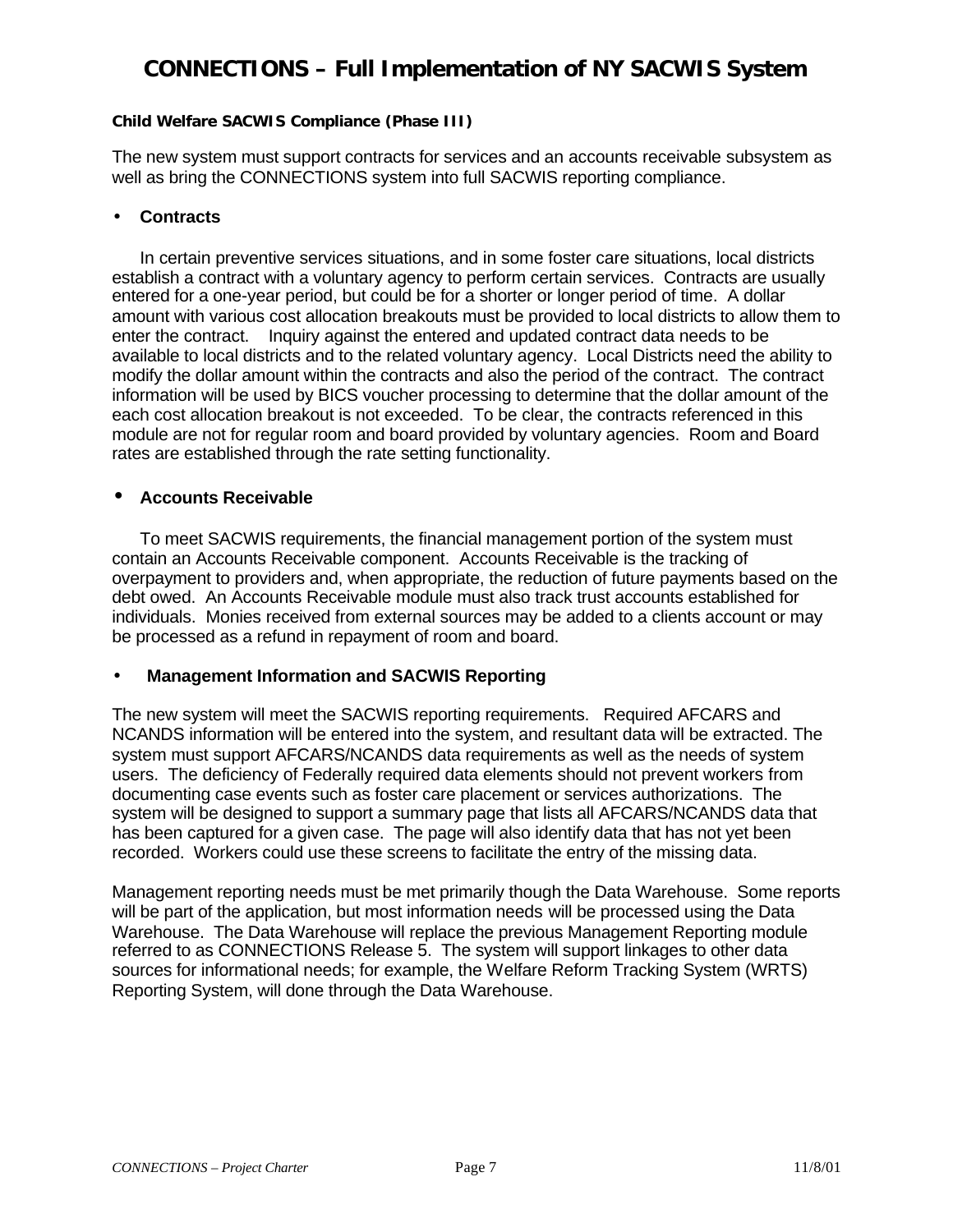### **C. Replacement Legacy Systems, Components of Legacy Systems and Databases**

The system developed under this charter will replace the functions currently provided by OCFS's legacy mainframe systems and databases, including the following:

- CCRS
- WMS Services Child Welfare Services (Foster Care, Adoption, Preventive & Protective Services)

Replacement of the legacy systems or components of legacy systems will require conversion of legacy child welfare data into the CONNECTIONS application.

Other standalone systems will be identified for potential integration.

### **D. Interfaces or Links to Other Systems**

The following interfaces are envisioned between CONNECTIONS and other New York State systems:

• **System Interface to Benefit Issuance and Control System (BICS)**

Additionally, the system will interface with the Department Of Family Assistance's statewide payment system, BICS for the processing of vouchers, payments and claims associated with services, placements and adoption subsidies authorized in CONNECTIONS.

#### • **System Interface to Non Services Welfare Management System (WMS**)

Federal SACWIS requirements mandate an electronic interface between the CONNECTIONS and Non Services WMS. The expected results of the interface are to:

- (1) Allow for the exchange of common data, an example of such information is financial information necessary for eligibility;
- (2) Accept and process updated or new case data and;
- (3) Identify potential duplicate payments.

### • **System Interface to Child Support Management System (CSMS)**

Federal SACWIS requirements mandate an electronic interface between CONNECTIONS and CSMS (Title IV-D System). The expected results of the interface are to:

- (1) Allow for the establishment of a child support case
- (2) Identify child support resources for Title IV-E children
- (3) Allow for the exchange of common data;
- (4) Capture data needed for the Adoption and Foster Care Analysis System (AFCARS)
- (5) Provide the CSMS system with information about the current foster care payment
- (6) Accurately record child support collections on appropriate Federal reports.

The interface may also be used to access the use of the Federal Parent Locator Service on behalf of children in foster care to identify non-custodial parents to facilitate permanencyplanning activities.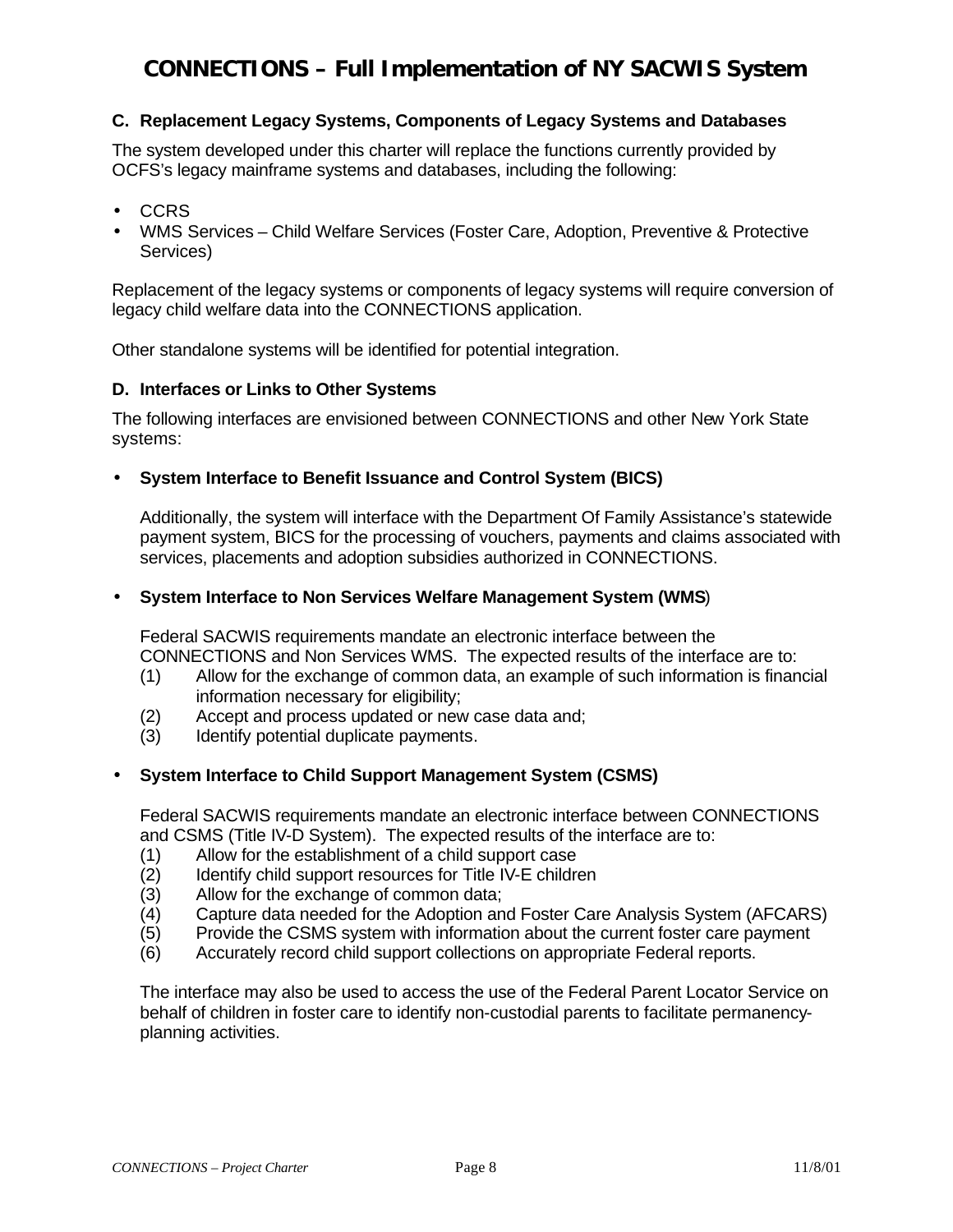### • **System Interface to Medicaid Management Information System (MMIS)**

Federal SACWIS requirements mandate an electronic interface between CONNECTIONS and MMIS (Title XIX System). The expected results of the interface are to:

- (1) Provide for the exchange of information needed by the State Medicaid system to calculate and track Medicaid eligibility for children in foster care;
- (2) Allow for the automatic exchange of common data; and
- (3) Capture the data necessary for AFCARS.

### • **System Interface to New York State Adoption Services Systems (NYSAS)**

Currently, NYSAS systems provide automated searching capabilities for adoptive resources and for the required photo listing of children when freed for adoption. An interface will be built between CONNECTIONS and these systems to avoid duplicative data entry and promote programmatic efficiencies.

#### • **System Interface to Division of Rehabilitative Services (DRS) KIDS System**

KIDS is the automated system that supports case management, tracking and facility support for youth placed in the Custody of the Commissioner of OCFS. An interface will need to be developed for the exchange of common and necessary information regarding mutual clients including the capture of AFCARS information on Title IV-E eligible youth.

#### **E. User Groups and Functionality**

The system needs to effectively and efficiently support over 18,000 State, local and voluntary agency child welfare staff in responding

- To over 140,000 child abuse and maltreatment reports received annually on families involving approximately 270,000 children
- To over 80,000 families in need of Preventive and aftercare services
- To over 48,000 foster care and juvenile delinquent children currently in out-of-home care

#### **F. System Features**

#### • **Graphical User Interface (GUI)**

The front end of the system to be developed will utilize a graphical user interface (e.g., point and click field access, drop down menus, scrollable fields for narrative entry, radio buttons) to support intuitive screens with flexible sequencing and completeness and accuracy checking.

#### • **Security**

The system must facilitate maximum information sharing within a security system that assures that only appropriate staff has access to information. The system should have locally modifiable access profiles that control the following types of rights: create, read, update, delete and print. Profiles need to be dynamic based upon a worker's function and/or location and a need to know. The Security architecture needs to be independent of the application system to provide maximum flexibility and optimal performance.

Security features will also include auditing of access and modification of certain database tables.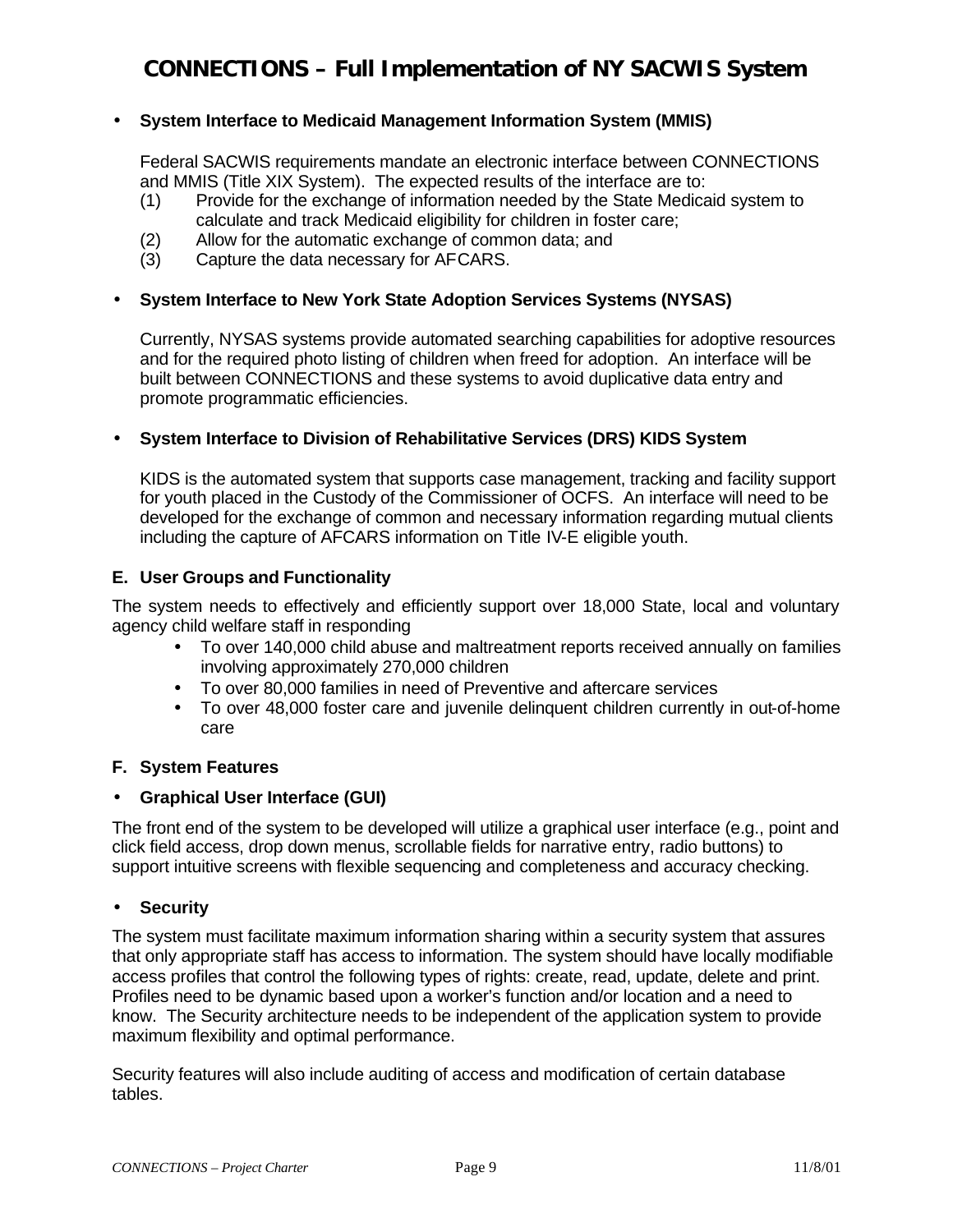#### **G. Infrastructure**

The scope of this project proposes the use of a much more open system interface capability than the existing CONNECTIONS Infrastructure, while leveraging and reusing critical technical components such as the upgraded desktops and CITRIX Servers.

The Technical Team will recommend and assess the system architecture to determine if existing network capacity can support acceptable performance standards (response time and number of users). If not, the technical team will recommend an alternative architecture or identify required upgrading for Office of Children and Family Services review and approval.

Testing will assess whether the system meets established performance criteria.

#### **III. ASSUMPTIONS**

The following assumptions have been made in defining the scope and resource requirements of this project. Successful completion of this project is dependent on the following assumptions:

- There will be top level Executive support for the project, and it will remain a high priority within the Office of Children and Family Services.
- The Office of Children and Family Services will provide and maintain project staff (program and technical) throughout the life of the project with continued support after implementation.
- The Office of Children and Family Services will provide adequate budgetary support, which can be accessed in a timely fashion for all items included in the approved project budget.
- The Office of Children and Family Services will avoid unnecessary delays in the processing of proposed Policies, and the Project must exist within this Policy environment. Additionally, the Project can move forward only within the means given it, and must have the flexibility to accommodate changes in Policy.
- .
- The Office For Technology will provide and maintain staff and technical support for the technical infrastructure including the Network, Data Center and Enterprise Help desk.
- The CONNECTIONS Project Executive Steering Committee will provide overall guidance and leadership to the project.
- The CONNECTIONS Project Management Committee will provide management coordination, integration of the work group efforts, issue resolution and prioritization for the changes to Connections. The Committee has prioritized and developed the schedule for implementation for the changes to the production application and will continue to set the direction for the new development efforts.
- The CONNECTIONS Project will adhere to a System Development Life Cycle (SDLC) approach so that the product delivered to the end user meets the business need and is compatible with their work operation. Any deviation from the prescribed SDLC will be explained and justified.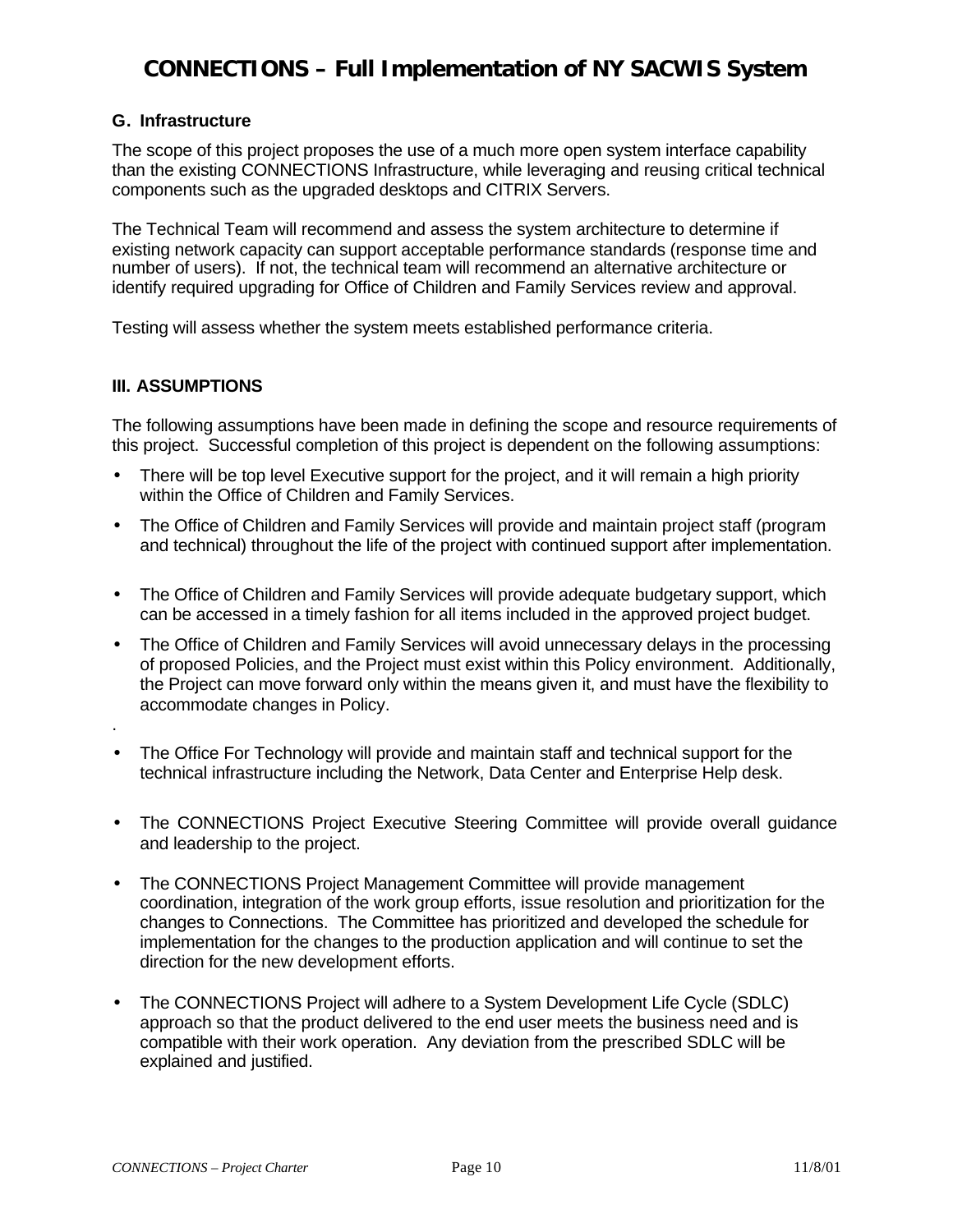- The CONNECTIONS Project will support an independent Quality Assurance contractor, as well as employ internal quality assurance practices within the project to identify project risks and develop and implement appropriate that risk mitigation strategies.
- The CONNECTIONS Project, in conjunction with the Office of Children and Family Services, will assure that training, sufficient to operate the system as designed, will be available to all end users. This will include, at a minimum:
	- − Basic PC skills training and
	- − Understanding by each user of how to use the system to accomplish their assigned tasks.

### **IV. DEVELOPMENT APPROACH**

#### **A. Development Approach and Methodology**

The functionality of the system, identified in the Project scope section, will be organized into logical components, and deployed so as to have the least operational impact on end users.

A System Development Life Cycle (SDLC) approach to system development will be adhered to for the project so that the product delivered to the end user meets the business need and is compatible with their work operation. The life cycle will include User Requirements definition, Logical and Detail Design, Code Construction, Product Test, User Acceptance Test, Training, Communications and Implementation.

We recognize that changes in policy, practice, law (state/federal), SACWIS requirements, could impact the requirements/design of the case management/fiscal modules. We will accommodate these changes, as they are identified and prioritized by project staff, in conjunction with the CONNECTIONS Management Committee, to insure that the system meets and continues to meet user needs.

#### • **Requirements Design and Construction**

Program staff, in concert with the functional workgroups, will define user requirements. In order to most effectively maximize the time commitment of the workgroups, requirements will be presented with a proposed solution for their review and comment.

The application development process will be more iterative than in past CONNECTIONS development efforts through the use of rapid development tools that allow for prototyping. Within each functional component, design and development will overlap. Screen prototypes will be started after design has begun, but before it is complete. This will allow both OCFS Program staff and end users to weigh in early in the design effort with suggestions for functional improvements and enhancements. Database will be modified incrementally with design of each functional component. A standard object oriented COM+ design methodology will be employed, supported by non-proprietary automated development tools. Implementation of each functional component will be phased in based on priority and logical fit within the development effort, as determined by the Project Team.

This approach will provide for faster delivery of quality based functionality and more easily managed implementation.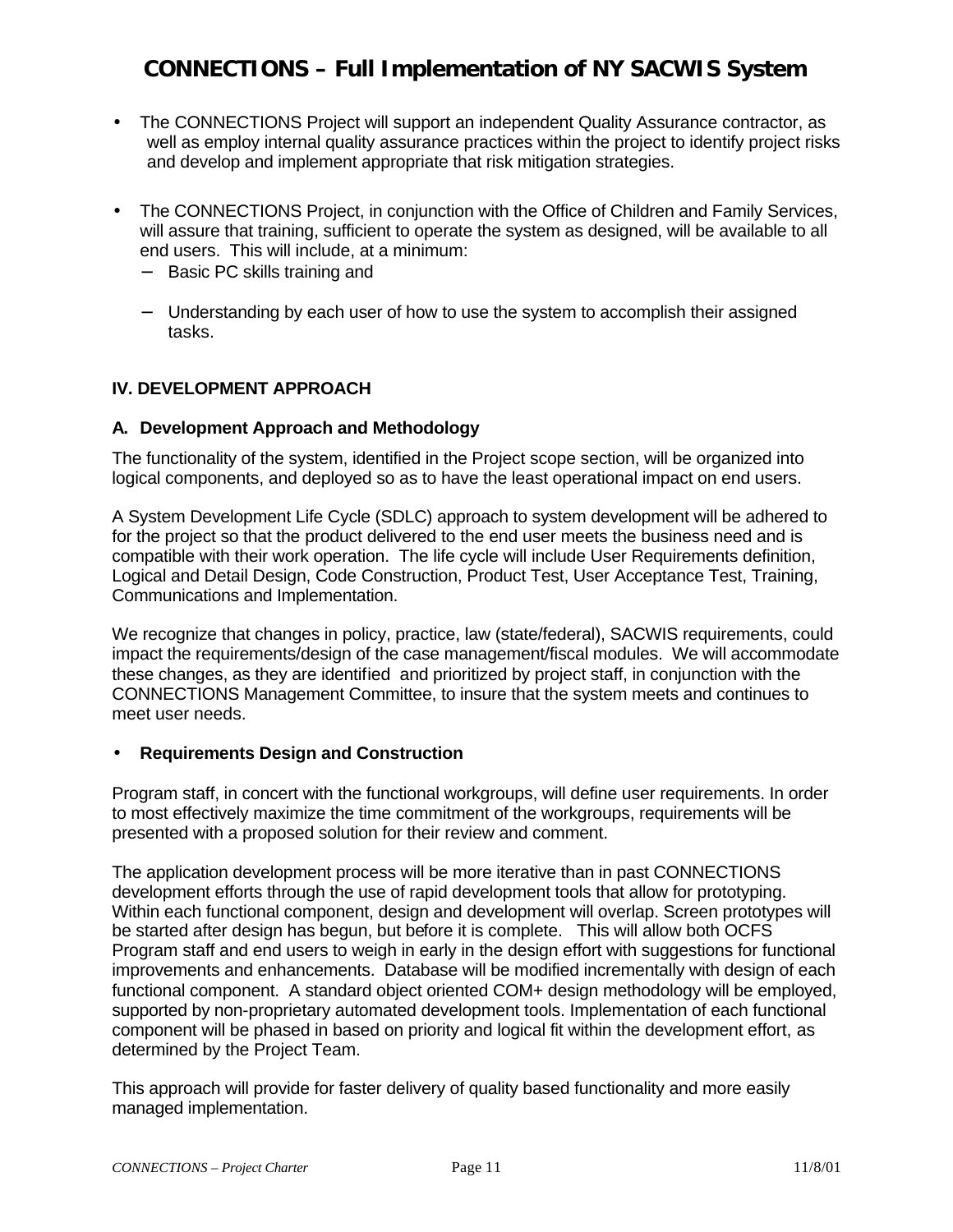### • **Testing**

Effective system testing begins in the requirements phase where errors can be detected and corrected on paper rather than after coding. Any/all organizations responsible for testing must be involved in application development, from the requirements phase through final sign off if testing is to be successful.

Unit test is a discrete test of each individual item created or modified in an application. It is usually done by the developer organization. This phase of testing is largely limited to verifying that each individual component accepts and/or processes information as defined in the requirements. Once all individual items have been fully tested and deficiencies corrected, they are assembled into the final application and passed on to product test.

Product test is a wrap up test of the final, complete application, usually done within the developer organization, prior to releasing it to the requester/user for final user acceptance testing. The two major objectives of this phase of testing are the verification that the individual components "fit" together and that they operate as defined in the requirements. It is in this phase that full regression testing is initiated, some of which can be supported by automated testing tools. Again, product test is usually done under the auspices of the developer organization and largely focused on the technical operation of the application. Once product test is complete and deficiencies are corrected, the final application is released for user acceptance testing.

User acceptance testing should reside in the customer/requester organization and focus on how the functional application "fits" the customer's needs rather than on its technical operation. The desired outcome is not only to verify ascertain that the application operates as defined in requirements/specifications but that it efficiently supports the administrative/organizational structures and business functions found throughout the customer community. It has as its principal mission, the "exercise" of the application in both system and administrative structures/environments analogous to those in place throughout the customer community. It should be done by staff familiar with customer business functions and administrative structure, using test plans/scenarios encompassing the types of situations expected in the "real world". Secondarily, this phase of testing provides final chances to identify technical problems not previously addressed and refer them to the developer organization for repair/re-test. While automated tools have a place in this phase of testing so that the application arrives in the user test environment intact, the actual test depends on "hands on" flexibility and creativity.

### • **Implementation, Training and Change Management**

The Connections Project will provide training and technical assistance to users to assist in the full implementation of Connections through a comprehensive strategy that is based on the following principles:

- The project will develop a coordinated and integrated approach to support the field with input from the workgroups and regional implementation staff activities.
- The project will support a phased implementation approach.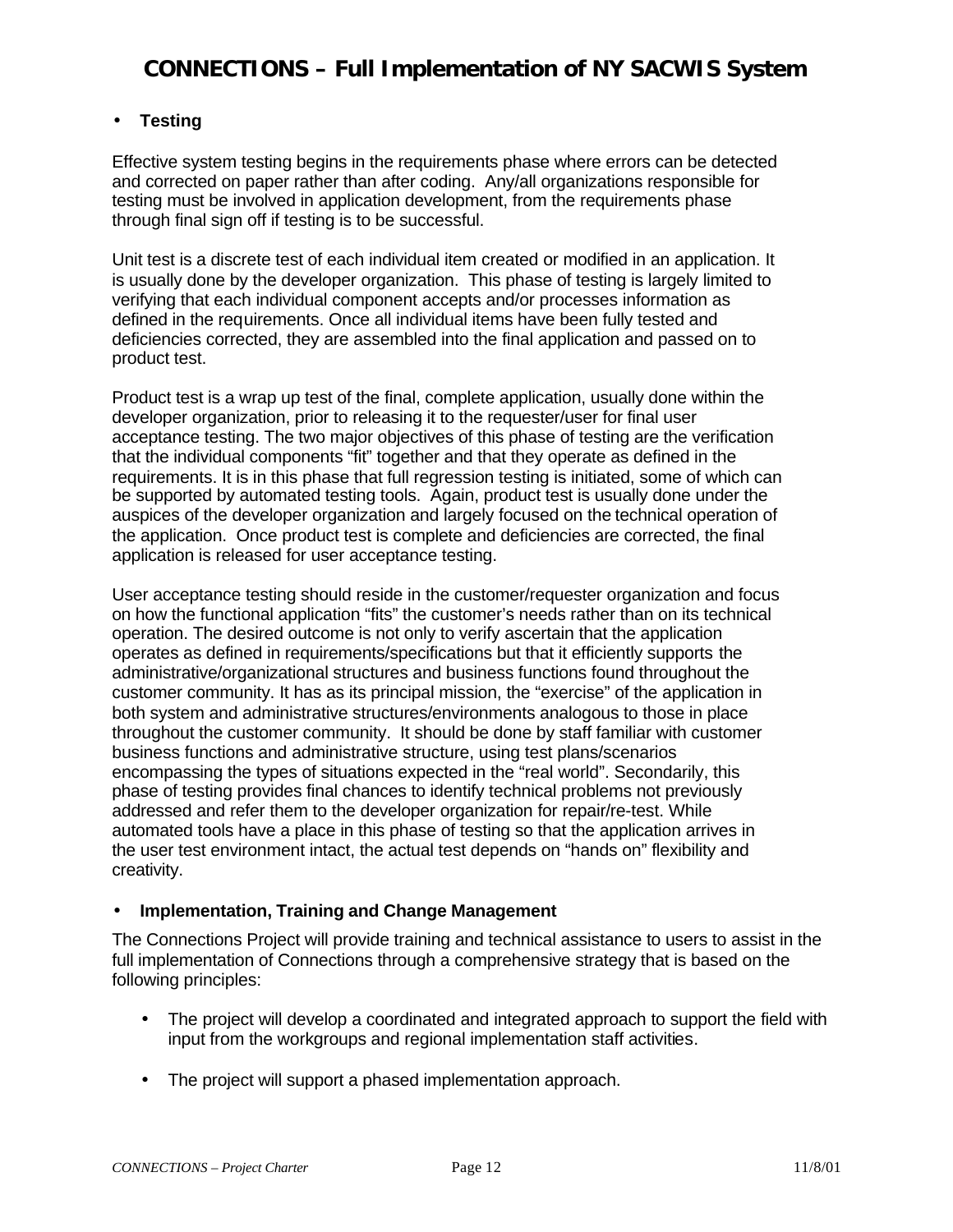- The project will provide support for workers using a variety of tools and methods in order for them to operate the system and incorporate it with their daily workflow.
- The project will provide support to assist districts/agencies to assess basic skills and readiness of users well in advance of implementation.
- The project will address Change Management issues and necessary changes in local practice, process and operation prior to implementation of new functional components.
- The project will provide on-going post implementation support in the form of training and on-site assistance to allow users to become familiar with new functionality and integrate new functionality into their business operation.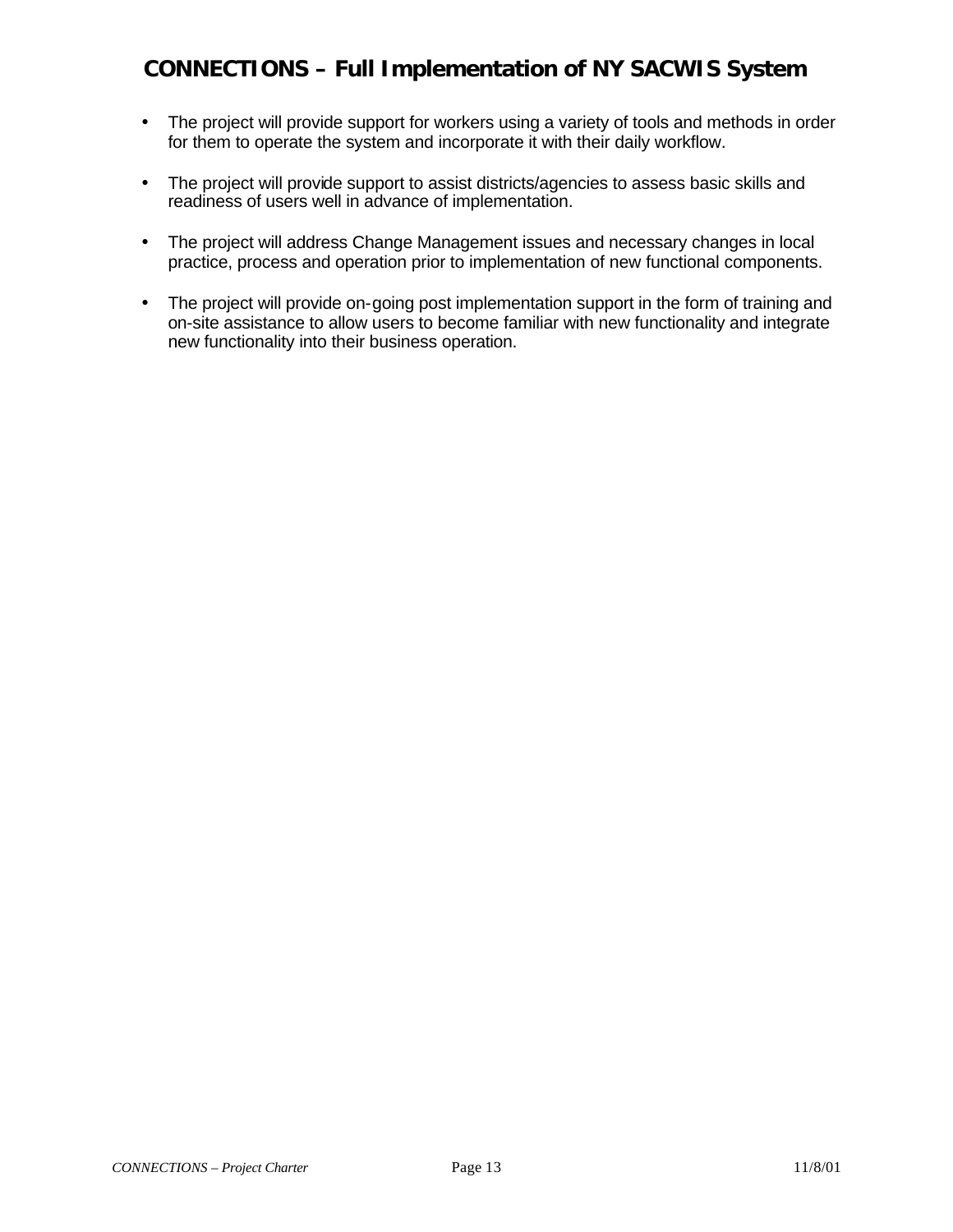### **B. Development Deliverables and Schedule**

The following schedule provides preliminary, high level dates for key stages and deliverables for this project:

### **PHASE I: CASE MANGEMENT DEVELOPMENT SCHEDULE**

| <b>SDLC</b> Step                                              | <b>Start Date</b> | <b>End Date</b> |  |
|---------------------------------------------------------------|-------------------|-----------------|--|
| Requirements                                                  | Aug 2001          | Dec 2001        |  |
| Logical Design                                                | Nov 2001          | Apr 2002        |  |
| Detailed Design                                               | Feb 2002          | Jun 2002        |  |
| <b>Software Construction</b>                                  | May 2002          | Oct 2002        |  |
| <b>Product Testing</b><br>(planningexecution)                 | Apr 2002          | Jan 2003        |  |
| <b>User Acceptance Testing</b><br>(planningexecution)         | Apr 2002          | Mar 2003        |  |
| Field Testing (execution)                                     | Mar 2003          | Apr 2003        |  |
| <b>Production</b>                                             | Apr 2003          | Apr 2003        |  |
| Implementation (Planning, training,<br>& post implementation) | Jul 2002          | Jul 2003        |  |

## **PHASE II: CASE & FINANACIAL MANAGEMENT DEVELOPMENT SCHEDULE**

| <b>SDLC</b> Step                                            | <b>Start Date</b> | <b>End Date</b> |  |
|-------------------------------------------------------------|-------------------|-----------------|--|
| Requirements                                                | Jan 2002          | Jul 2002        |  |
| Logical Design                                              | Apr 2002          | Dec 2002        |  |
| Detailed Design                                             | Sep 2002          | March 2003      |  |
| <b>Software Construction</b>                                | Jan 2003          | Aug 2003        |  |
| <b>Product Testing</b><br>(planningexecution)               | Aug 2002          | Jan 2004        |  |
| User Acceptance Testing<br>(planningexecution)              | Dec 2002          | May 2004        |  |
| Field Testing (execution)                                   | May 2004          | Jun 2004        |  |
| <b>Production</b>                                           | <b>Jun 2004</b>   | <b>Jun 2004</b> |  |
| Implementation (planning, training,<br>post implementation) | Mar 2003          | Sep 2004        |  |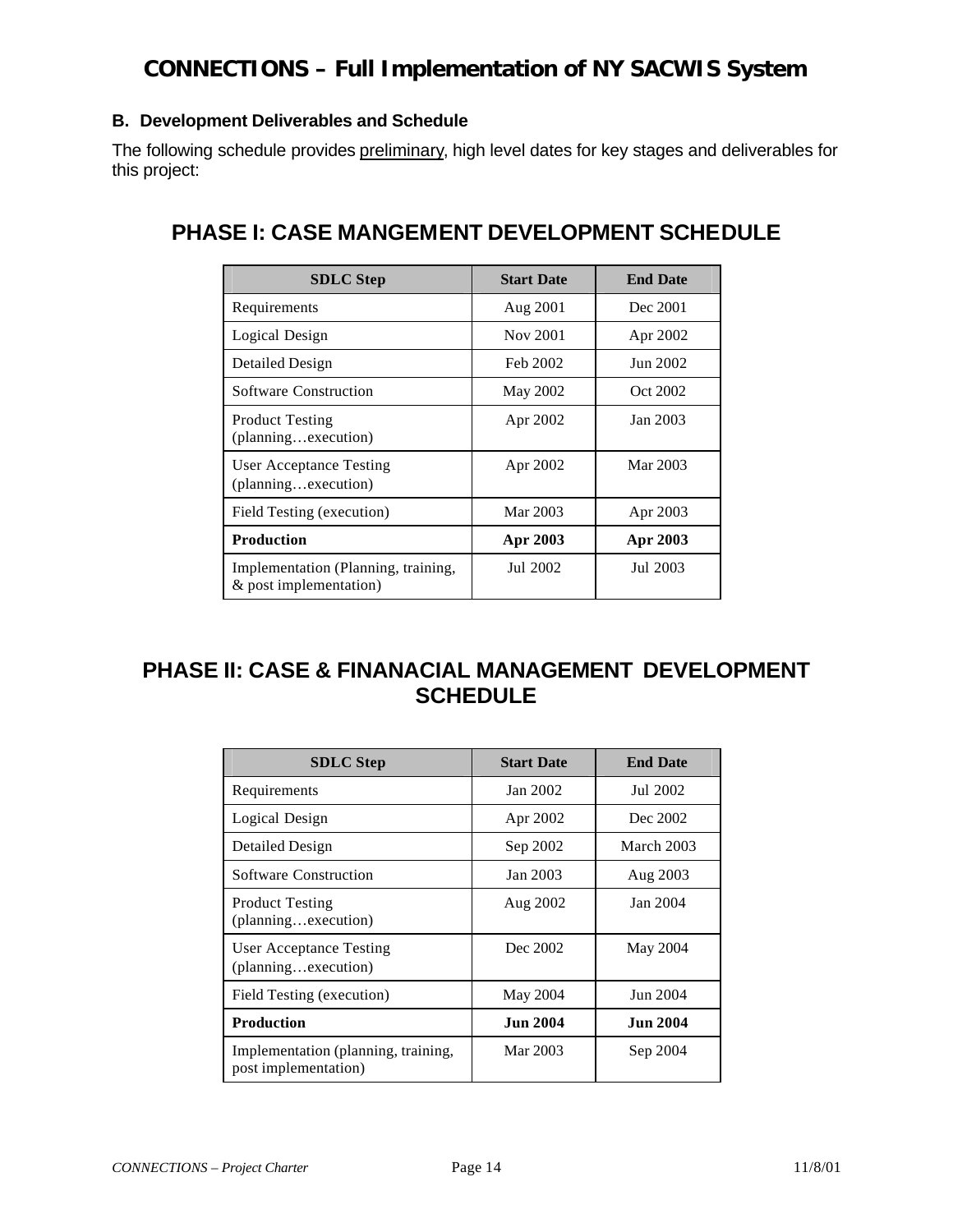| <b>SDLC</b> Step               | <b>Start Date</b> | <b>End Date</b> |
|--------------------------------|-------------------|-----------------|
| Requirements                   | Jul 2002          | Nov 2002        |
| Logical Design                 | Oct 2002          | Apr 2003        |
| Detailed Design                | Feb 2003          | Jun 2003        |
| <b>Software Construction</b>   | <b>May 2003</b>   | Oct 2003        |
| <b>Product Testing</b>         | April 2003        | Feb 2004        |
| <b>User Acceptance Testing</b> | April 2003        | May 2004        |
| <b>Field Testing</b>           | Jun 2004          | Jun 2004        |
| <b>Production</b>              |                   |                 |
| (SACWIS Compliance)            | <b>Jun 2004</b>   | <b>Jun 2004</b> |
| Implementation                 | Jun 2003          | Sep 2004        |

## **PHASE III SACWIS COMPLIANCE Development Schedule**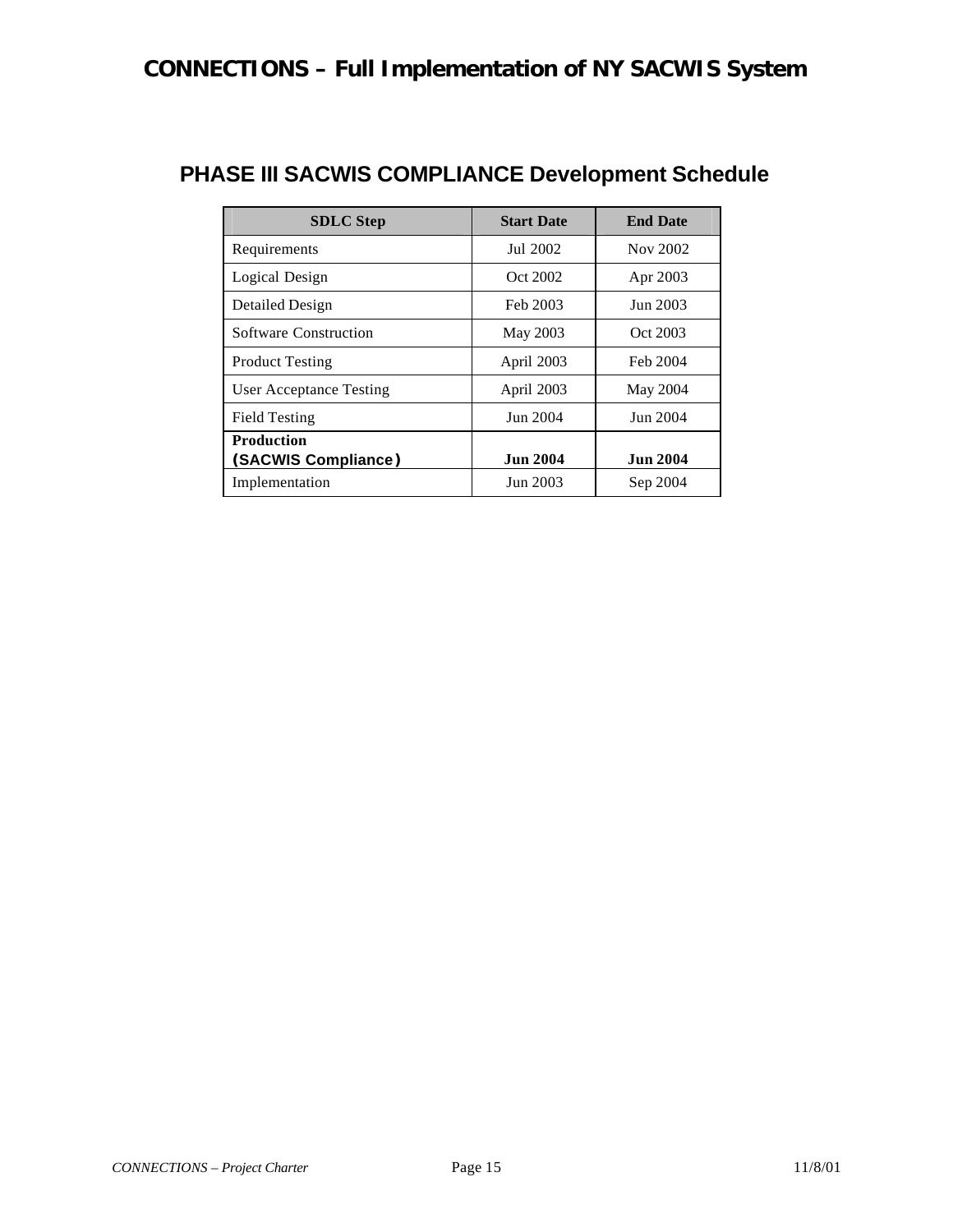### **V. PRELIMINARY PROJECT BUDGET**

The following is the preliminary project budget for CONNECTIONS Case and Financial Management. This cost estimate will be refined and may change, as user requirements are more precisely defined, as the project plan is updated to reflect final user requirements, and as the system design and architecture are more fully specified.

|                                       |               |               |               |               |               | <b>Alternative 2</b><br><b>Total</b> |
|---------------------------------------|---------------|---------------|---------------|---------------|---------------|--------------------------------------|
| <b>CATEGORY</b>                       | <b>FY2002</b> | <b>FY2003</b> | <b>FY2004</b> | <b>FY2005</b> | <b>FY2006</b> | FY2002 to 2006                       |
| <b>DEVELOPMENTAL COST ESTIMATES</b>   |               |               |               |               |               |                                      |
| Personal Service                      |               |               |               |               |               |                                      |
| Phase $1.2.3$                         | 3,028,599     | 3,862,459     | 965.615       |               |               | 7,856,673                            |
| Travel & Misc.                        | 250,000       | 250,000       |               |               |               | 500,000                              |
| Contractual                           |               |               |               |               |               |                                      |
| Phase 1,2,3 Development Contractor    | 10,766,000    | 8,966,424     |               |               |               | 19,732,424                           |
| <b>Other Contractual</b>              |               |               |               |               |               |                                      |
| <b>Quality Assurance Contractor</b>   | 1,633,935     | 1,682,953     |               |               |               | 3,316,889                            |
| Training                              |               | 3,000,000     | 2,500,000     |               |               | 5,500,000                            |
| Local District Costs                  | 8.400         | 8,400         |               |               |               | 16,800                               |
| Production Hardware (New Environment) | 1,000,000     |               |               |               |               | 1,000,000                            |
| <b>SPSS II</b>                        | 7,900,000     | 7,900,000     |               |               |               | 15,800,000                           |
| <b>Total Developmental</b>            | 24,586,934    | 25,670,237    | 3,465,615     |               | ۰             | 53,722,786                           |
|                                       |               |               |               |               |               |                                      |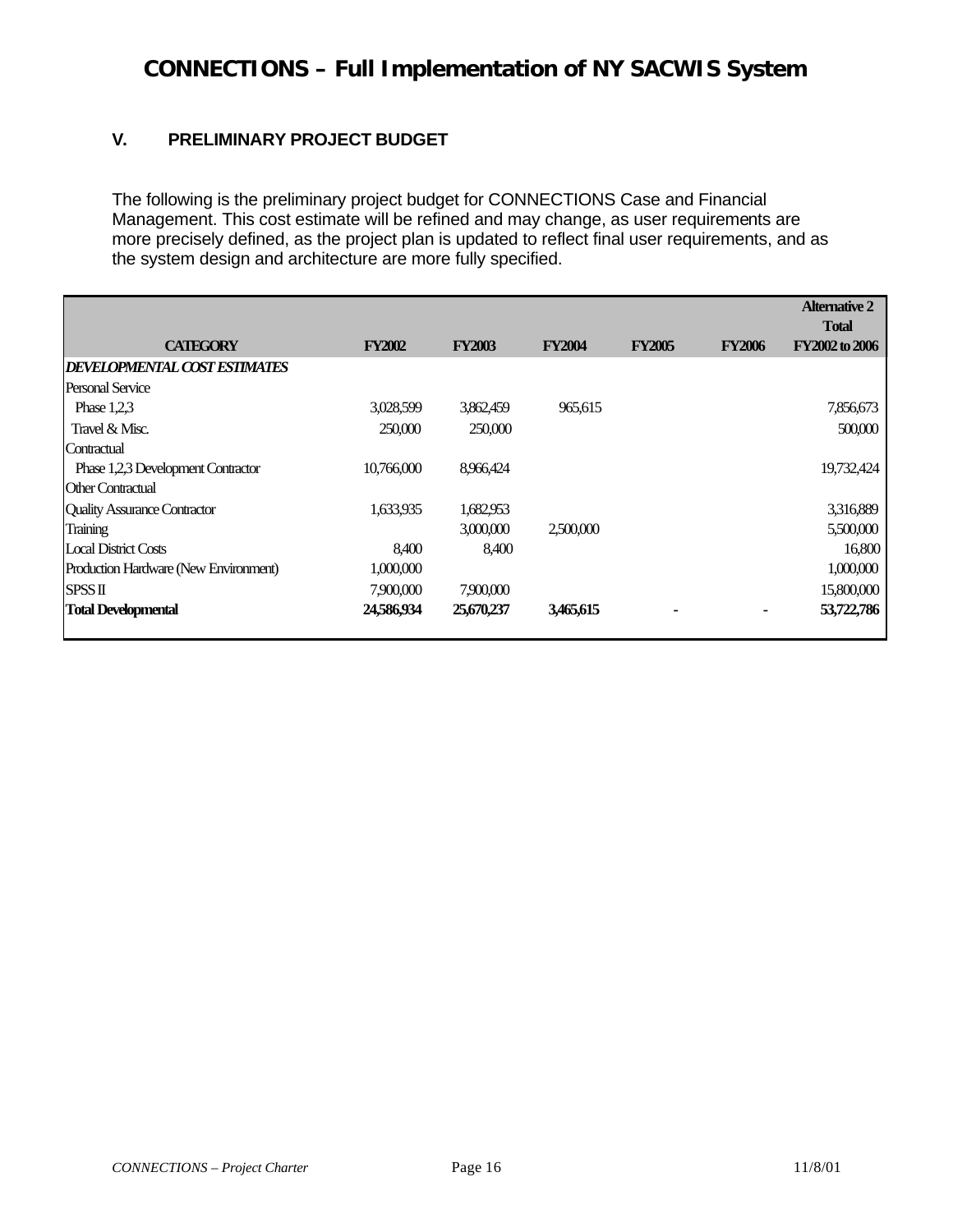### **VI. PROJECT ROLES AND RESPONSIBILITIES**

| <b>Team/Office</b>                 | <b>Role</b>                           | <b>Responsibilities</b>                                                                                                                                                                         | <b>Members</b>                                                                                                                                                                        |
|------------------------------------|---------------------------------------|-------------------------------------------------------------------------------------------------------------------------------------------------------------------------------------------------|---------------------------------------------------------------------------------------------------------------------------------------------------------------------------------------|
| Executive<br>Steering<br>Committee | Executive<br>Direction and<br>Support | • Resolve issues<br>Approve and direct Policy<br>changes                                                                                                                                        | • Executive Sponsor<br><b>Directors LDSS</b><br><b>Directors Voluntary</b><br>Agencies<br><b>OCFS</b><br><b>CONNECTIONS</b><br><b>Project Directors</b><br>• OCFS Budget<br>• NYS DOB |
| Management<br>Committee            | Provide<br>management<br>coordination | Oversee integration of the work<br>$\bullet$<br>group efforts,<br>Resolve issues<br>$\bullet$<br>Prioritize changes to<br>$\bullet$<br><b>CONNECTIONS</b>                                       | • OCFS Project<br>Managers<br>• Local District<br>Managers<br>• Voluntary Agency<br>managers                                                                                          |
| Project team                       | <b>OCFS</b><br>Requirements<br>Team   | Define and coordinate the<br>$\bullet$<br>programmatic and user aspects<br>of the project user requirements                                                                                     | <b>OCFS Program Staff</b>                                                                                                                                                             |
|                                    | Implementation<br>Team                | Define<br>coordinate<br>and<br>$\bullet$<br>communication,<br>training<br>and<br>implementation aspects of the<br>project.                                                                      | <b>OCFS Program Staff</b>                                                                                                                                                             |
|                                    | Testing team                          | Develop test strategies, plans<br>$\bullet$<br>and schedules<br>Executing and documenting<br>$\bullet$<br>user tests                                                                            | <b>OCFS Program Staff</b><br>$\bullet$                                                                                                                                                |
|                                    | Application<br>Development<br>Team    | Develop and coordinate the<br>$\bullet$<br>Application Development team<br>and technical/support team so<br>that the system is delivered<br>within project constraints<br>(budget and schedule) | <b>OCFS IT Staff</b><br>$\bullet$<br><b>Contract Staff</b><br>$\bullet$                                                                                                               |
|                                    | Management<br>Reporting               | Design and develop<br>$\bullet$<br>management & SACWIS<br>reporting capability                                                                                                                  | <b>OCFS Program Staff</b><br>$\bullet$<br><b>Contract Staff</b><br>$\bullet$                                                                                                          |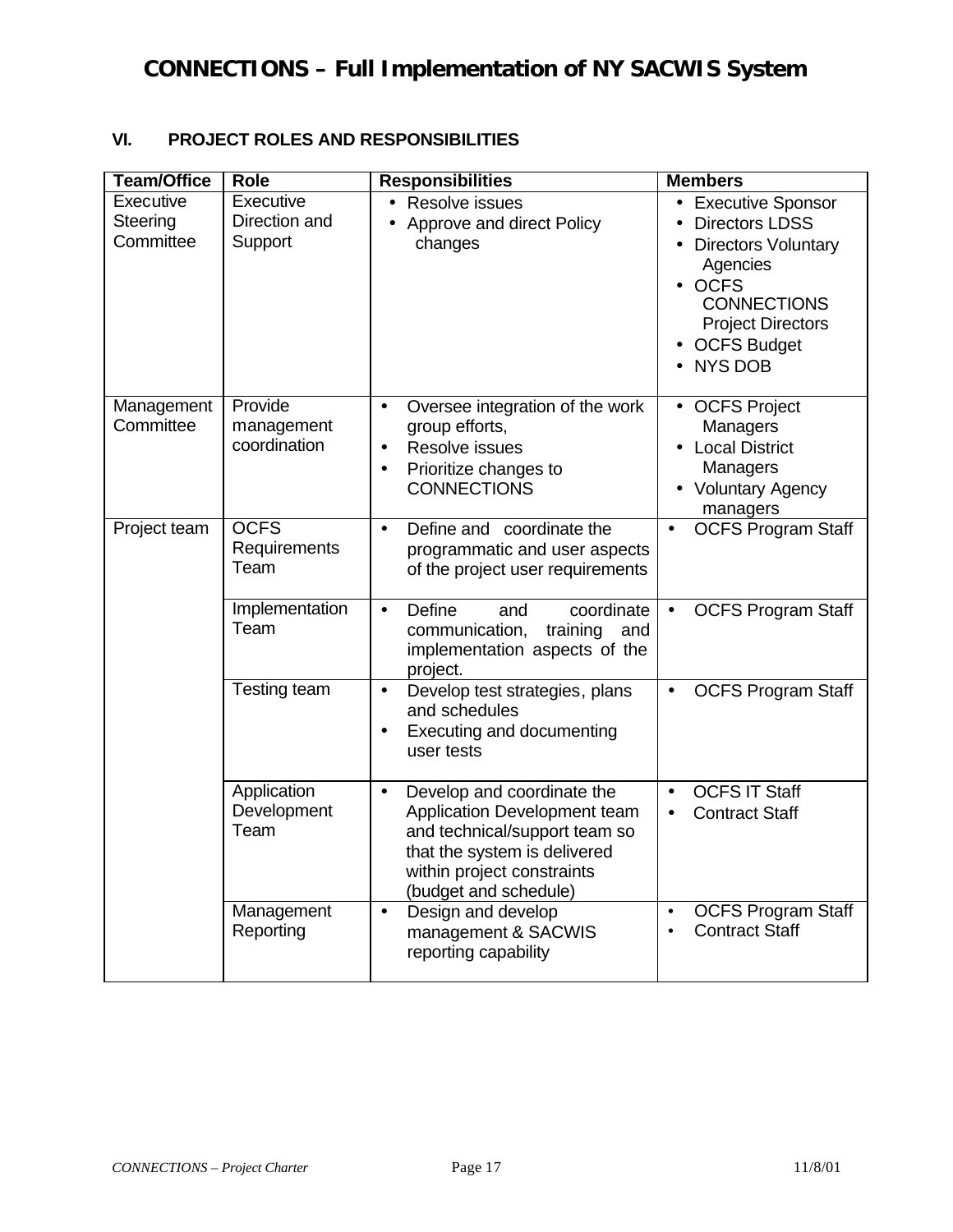| <b>Team/Office</b> | <b>Role</b>                           | <b>Responsibilities</b>                                                                                                                                                                                                                                                                                                                                                                 | <b>Members</b>                                                                                                                                                                                                         |  |  |
|--------------------|---------------------------------------|-----------------------------------------------------------------------------------------------------------------------------------------------------------------------------------------------------------------------------------------------------------------------------------------------------------------------------------------------------------------------------------------|------------------------------------------------------------------------------------------------------------------------------------------------------------------------------------------------------------------------|--|--|
|                    | Technical Team                        | Interface with Office for<br>Technology (OFT)<br>representative(s) from the Data<br><b>Center and Human Services</b><br>Network to coordinate<br>hardware and software required<br>for development and<br>production.                                                                                                                                                                   | <b>OCFS IT Staff</b><br>$\bullet$<br><b>Contract Staff</b>                                                                                                                                                             |  |  |
|                    | <b>End User</b><br>Workgroups         | Defining user requirements,<br>$\bullet$<br>logical and detailed design for<br>case management functionality.<br>Assisting with user acceptance<br>$\bullet$<br>testing.<br>Identification of change<br>$\bullet$<br>management strategies and<br>training needs and supports.<br>Identification of the need for<br>$\bullet$<br>subgroups to work on specific<br>issues or development | Subject area experts<br>from<br>LDSS,<br>$\bullet$<br>Voluntary<br>$\bullet$<br>Agencies,<br>OCFS Program,<br>$\bullet$<br><b>OCFS Policy,</b><br>$\bullet$<br><b>CONNECTIONS</b><br>$\bullet$<br><b>Project Staff</b> |  |  |
|                    | <b>QA Consultant</b>                  | <b>Project Management Support</b><br>$\bullet$<br>• Technical and Functional<br><b>Alternative Support</b><br>Evaluation of proposed<br><b>Technical Solutions</b><br>Independent Validation and<br>Verification of the<br>adherence to SDLC<br>Identify Project risks and<br>identify & evaluate risk<br>mitigation strategies                                                         | <b>Maximus Consulting</b>                                                                                                                                                                                              |  |  |
| <b>OFT</b>         | Data Center<br><b>Open Systems</b>    | Define, procure and maintain all<br>$\bullet$<br>hardware and software<br>required software for<br>development, testing, training<br>and production;                                                                                                                                                                                                                                    | <b>OFT Open Systems</b><br>$\bullet$<br>Staff                                                                                                                                                                          |  |  |
|                    | <b>Network</b><br>Architecture        | Develop and implement any<br>$\bullet$<br>required upgrades to network<br>so that the existing network<br>provides required connectivity<br>and capacity                                                                                                                                                                                                                                | <b>OFT Network Staff</b><br>$\bullet$                                                                                                                                                                                  |  |  |
|                    | <b>Enterprise Help</b><br><b>Desk</b> | Develop and implement 24 x 7<br>$\bullet$<br>help desk support plan and<br>materials                                                                                                                                                                                                                                                                                                    | <b>OFT Help Desk Staff</b><br>$\bullet$                                                                                                                                                                                |  |  |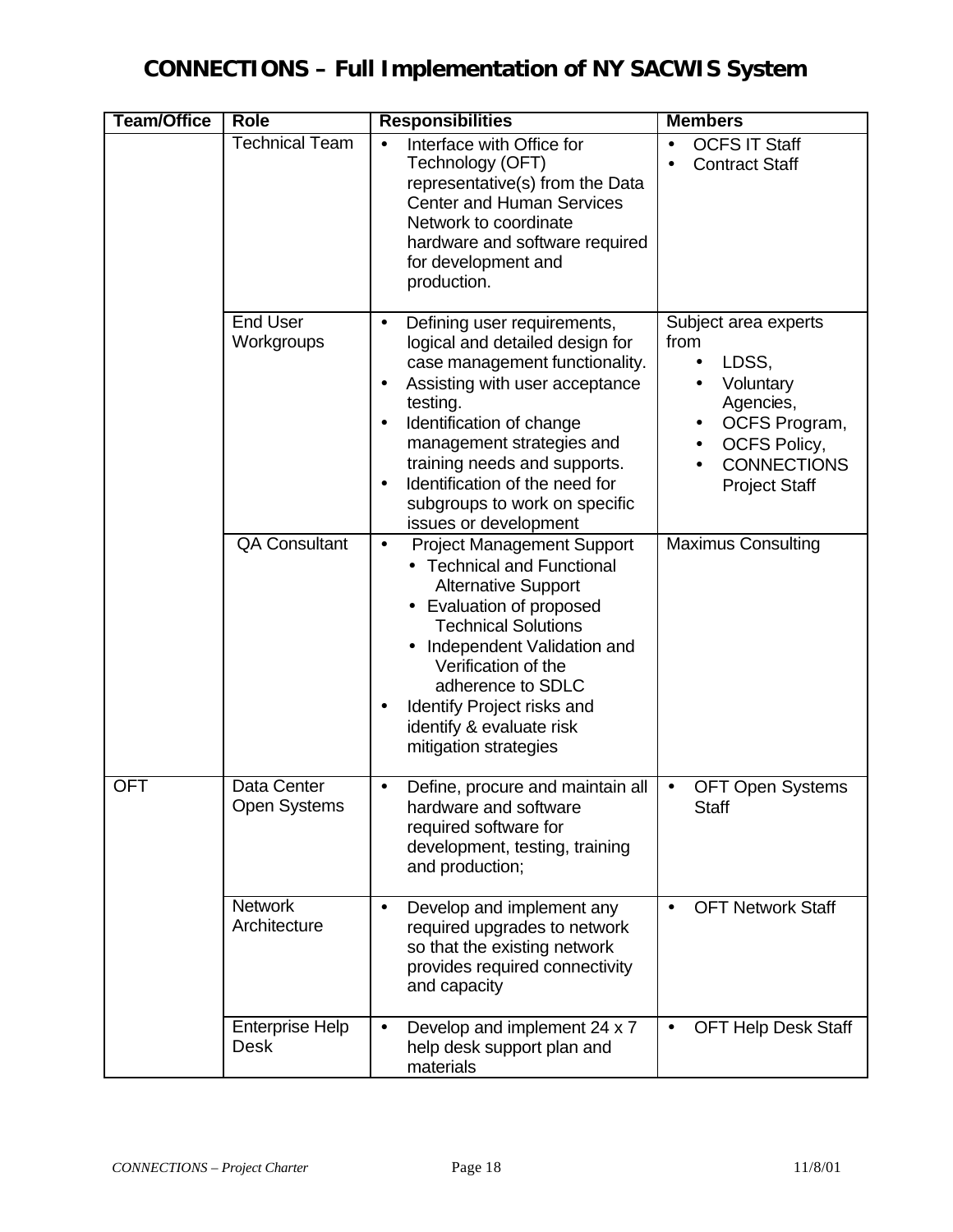| <b>Team/Office</b> | Role             | <b>Responsibilities</b>                                                  | <b>Members</b>            |
|--------------------|------------------|--------------------------------------------------------------------------|---------------------------|
|                    | Network Security | Develop and implement<br>Security Plan for the System to<br>be developed | <b>OFT Security Staff</b> |

### **Resource Notes**

The project will require support staff sufficient to facilitate the project's progress.

- At all phases of the development, the CONNECTIONS Project Staff will solicit and coordinate end-user involvement through the use of facilitated workgroups with end-user participation. It is expected that a representative from a Local District and Voluntary Agency will be chosen to co-lead the workgroup. The leads will report periodically to the Management Committee regarding the direction and decisions of the workgroup. Issues that cannot be resolved by consensus within the workgroup will be presented for resolution to the Connections Management Committee. Either through on-site participation or via electronic exchanges or conference calls, end users will be involved in all phases of project development.
- Consultants, if needed, will be contracted with to perform functions that cannot be provided by state staff. However, contract staff will be directly supervised and report to State staff
- Management, program, and technical staff will be available for involvement, as needed.
- Ongoing technical support will be available for the project team and for the final implemented system.
- Equipment and supplies needed for the project team to conduct business will be available